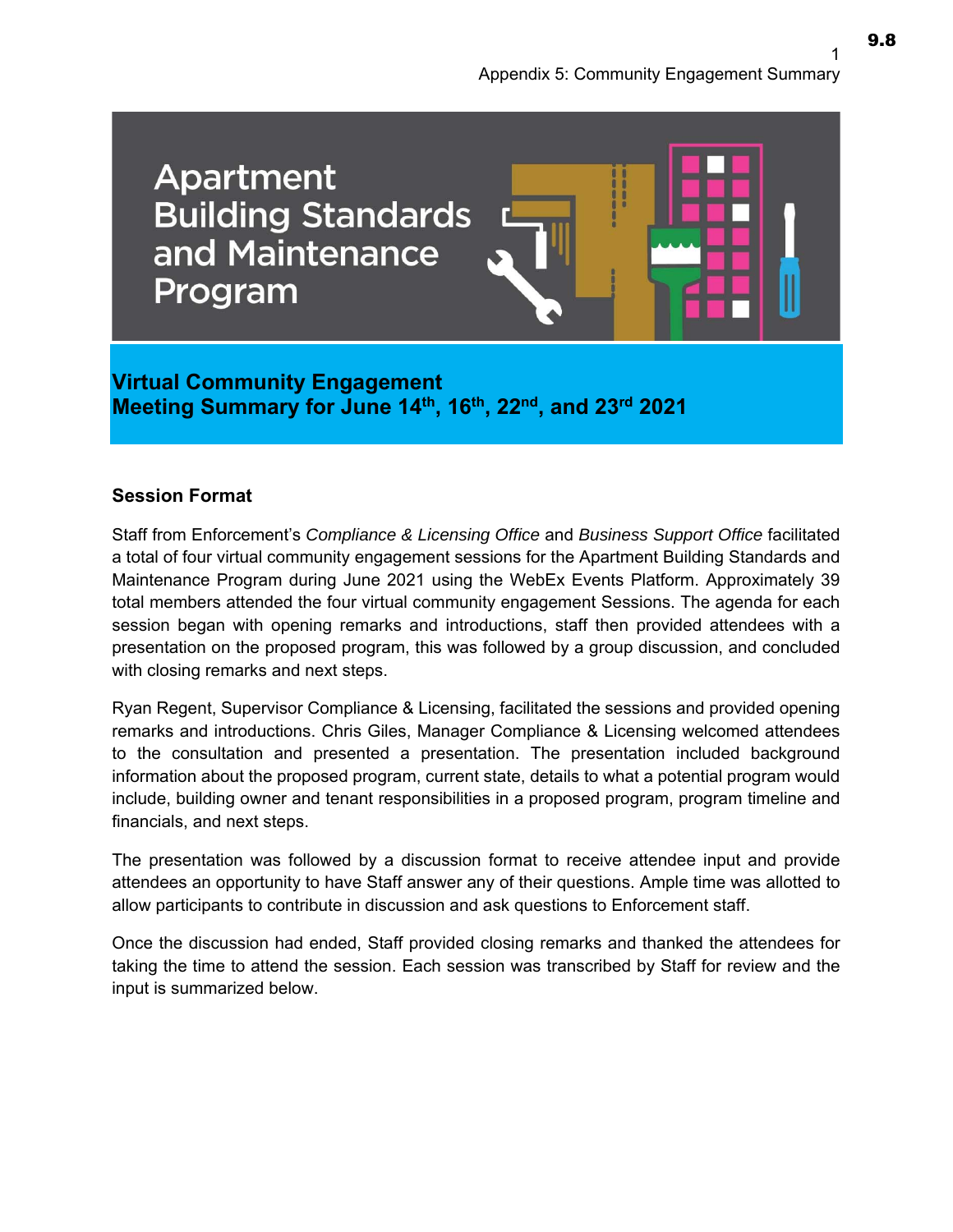**Apartment Building Standards** and Maintenance Program **Virtual Community Engagement 1 Tenants Monday, June 14th, 2021** 

**6:30-8:00pm WebEx Events** 

# **Participants**

Approximately 5 community members attended this session.

Councillor Damerla of Ward 7 attended this session.

# **Feedback from Participants**

The feedback from the discussion is summarized below along with key points to Enforcement Staff's response. This is not a word for word transcript of the session but a summarization of the main concerns and input from attendees.

- Can you provide clarification on what buildings would be in scope? Would townhouses be included?
	- *No, scope is 309 apartment buildings, three stories or more, ten units or more. Townhouses, condos, lodging homes are not in scope for the proposed program.*
- Is the program just for renters, not people who bought a unit?
	- *Yes, condos are out of scope from the Program because different regulations apply to them. Condo owners have different powers and tools at their disposal as owners.*
- Excited for the proposed program, because as renter, a lot of the buildings in the area I live in are old (built in the 1980s or 1990s).
- **IMPROM** 1 Improving the accessibility of 311 would be great. I've been on hold for over 45 minutes before and sometimes don't have time or energy to keep waiting.
- I would suggest mailing out notice in advance for proactive inspections because this is how updates about City or building projects are typically disseminated.
- How much collaboration do you have with the Landlord Tenant Board? How much influence will you have with them?

9.8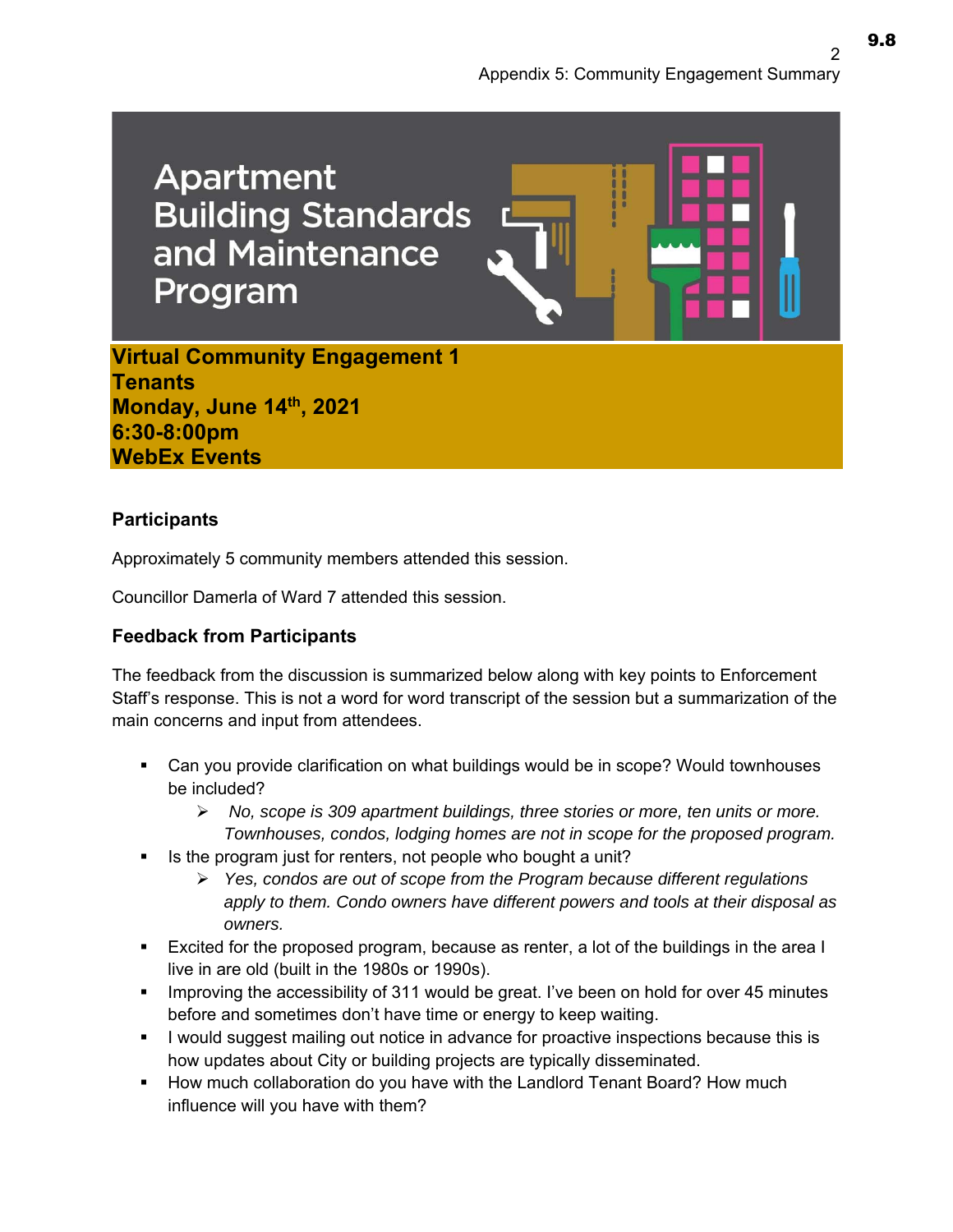- *None, because they're managed provincially so we don't have any impact on their operations. The goal of a program would be to add a level at the municipal*  level to ensure that a minimum standard is achieved. But regarding issues that *are covered through provincial legislation, the City doesn't play a role. However, one of the areas that we're looking at with the Program, would be a mandatory tenant board where this type of information would be posted.*
- How is noise in apartment buildings managed? My building is very loud.
	- *A review of the Noise Control By-law is currently underway. In the meantime, the current process is that Enforcement sends out a noise log to the person who's made the complaint and asked them to fill it out. Staff will review the log and determine there's enough evidence to investigate. If an investigation is conducted, staff may lay charges under the Nuisance Noise or Noise Control bylaws.*
- Can the City help with rental issues such as a potential eviction due to non-payment? *This is a provincial matter so the City cannot help with it.*
- **How would the program address apartment livability, such as retrofitting or updating** older buildings?
	- *The program would prescribe requirements for vital services disruptions while repairs are occurring. It would also require capital maintenance plans from buildings, which would ensure that buildings keep infrastructure in a state of good repair and conduct regular maintenance. As well, it would ensure that qualified contractors are doing the work*.
- Does the City have records of the ages of specific buildings and will they hold Building Managers accountable to ensure that they're transparent in how they operate?
	- *It depends on the building and age of building as well as different factors such as how well the building was built. That's why under the Program, the City would conduct inspections in order to determine what work needs to be done. If services are in dis-repair, we would ensure that building owners come into compliance.*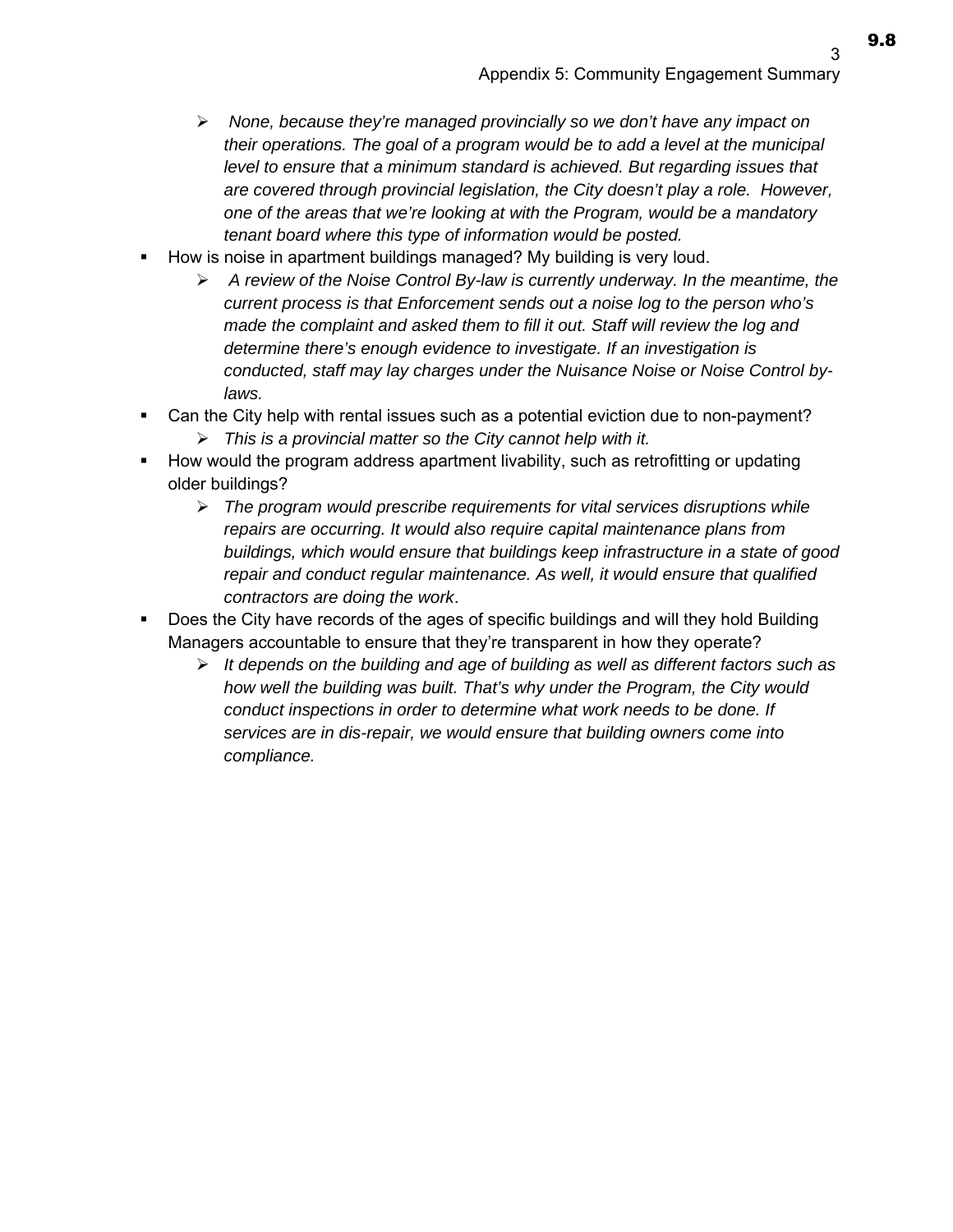**Apartment Building Standards** and Maintenance Program

**Virtual Community Engagement 2 Tenants**  Wednesday, June 16<sup>th</sup>, 2021 **6:30-8:00pm WebEx Events** 

### **Participants**

Approximately 7 community members attended this session.

### **Feedback from Participants**

The feedback from the discussion is summarized below along with key points to Enforcement Staff's response. This is not a word for word transcript of the session but a summarization of the main concerns and input from attendees.

- Will landlords be fined for non-compliance? Will the fine be proportional to the amount of rent they collect from tenants or will it be a token amount?
	- *We will be progressive in our investigations and enforcement will be the last resort if compliance isn't achieved. It's possible that the landlord or owner could be charged under the Provincial Offences Act and would have to go to the court. If that's the cases, then fines would be determined by the judiciary.*
- Does Toronto's Rentsafe program address issues such as landlords not paying costs, fines for landlords and automatic inspection of properties?
	- *Rentsafe is granular and addresses issues in Toronto. Our intention is to build off it and make a program that's tailor-made for Mississauga. Our community engagement and analysis will help us determine what a Mississauga program might looks like.*
- How will on-going issues with pests, such as ants, be addressed?
	- *This program is geared to common areas of buildings. We have a limited ability to have action on interior units unless we receive a complaint about a specific unit.*
- How will the program address centralized air conditioning in buildings?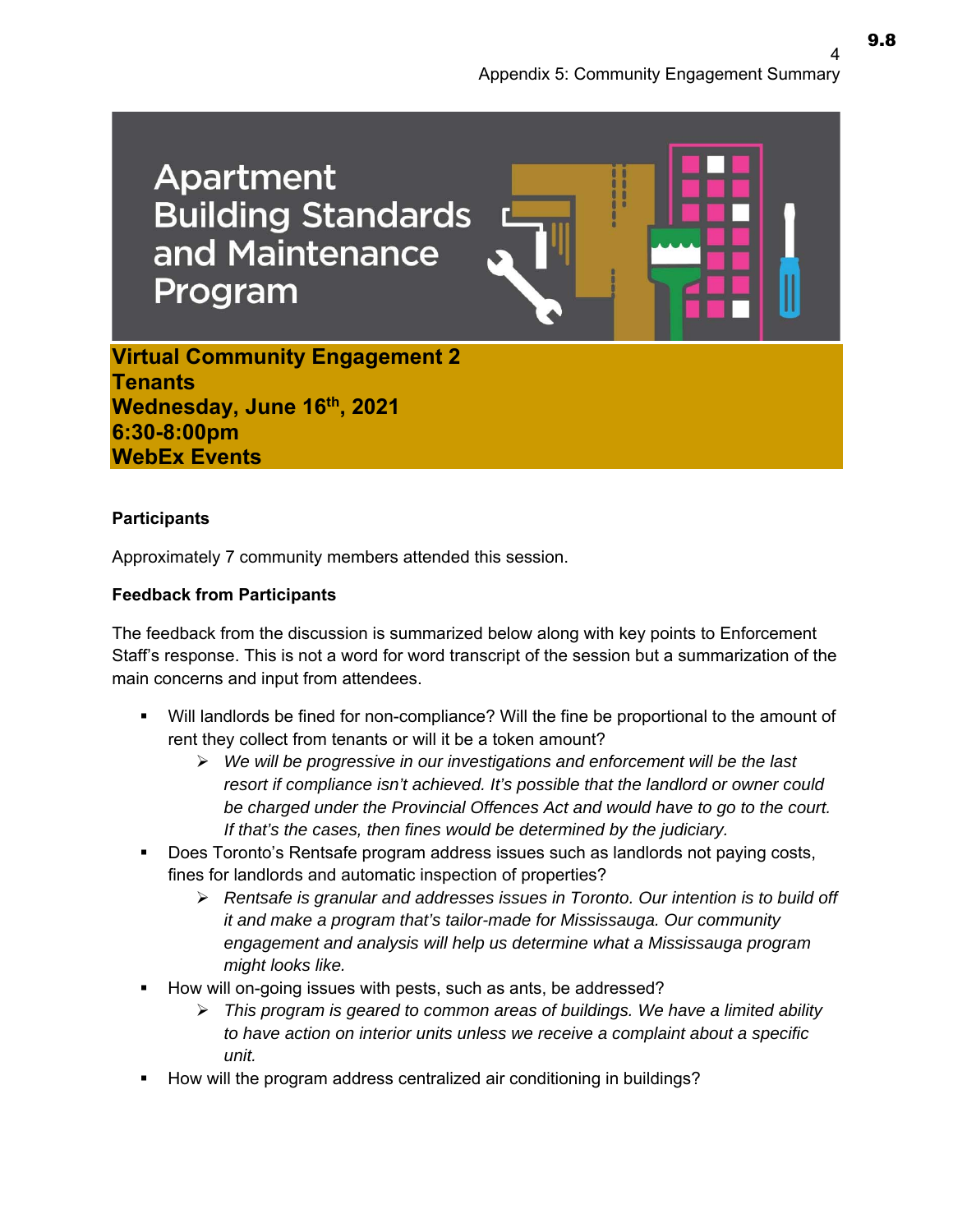- *The Adequate Temperature By-law addresses heating and cooling in apartment buildings. The By-law was amended in 2018 to ensure that it provided protection for tenants.*
- How will the Program address maintenance to common areas such as underground garages that isn't being done?
	- *The Program as well as existing By-law would address maintenance. Underground parking would be in the capital plan for major reports. If there is an existing condition that needs to be addressed it could be with the existing Property Standards By-law.*
- How will the program address disruptions to vital services such as water?
	- *It would be covered through the vital services requirements, such as a plan for contingency if there's a major disruption.*
- How would the program address superintendent complacency?
	- *The Cleaning Plan would potentially address this, but as long as buildings are in compliance we can't dictate who they hire and what their internal policies are.*
- If Is there a way to ensure that Landlords don't use building repairs as a premise to raise rent? If you go above the guidelines, you could say that tenants requested repairs and as a result, need to raise the rent.
	- *For any rent increases, Landlords must follow the Residential Tenancies Act, which is a set percentage per year.*
- I'm happy with the ideas of landlords being accountable for holding up a standard. A standard would set the tone.
- Will inspections be planned or surprise?
	- *They will be a combination of both.*
- How will the program address constrictive denials of service (e.g. putting off repairs) as a way of getting rid of tenants in order to raise rents?
	- *This is the purpose of the Service request response plan. The plan will ensure that buildings respond in a certain amount of time and that repairs are done in a timely fashion.*
- Will the City provide oversight over repairs by inspecting them and monitoring the time frame?
	- *Yes, if something is deficient, the City would provide an order for it to be repaired and a time frame for it to be complete by. If the building is not compliant within the time frame, the officer would follow up and ensure that it's addressed.*
- What types of buildings will the City be giving priority to look at first?
	- *The scope is the 309 private and non profit buildings in the City. We will conduct initial evaluations within the first two years of the program cycle. Based on the evaluation, the building will be given a score, which will determine whether another inspection is required. If the score is below the minimum, the building will be audited.*
- How will the City hold owners responsible for completing repairs?
	- *Combination of education and enforcement. There are multiple routes tenants can take to achieve compliance. One is through city and city bylaws and potentially this program. But when comes to enforcement, the City is restricted to*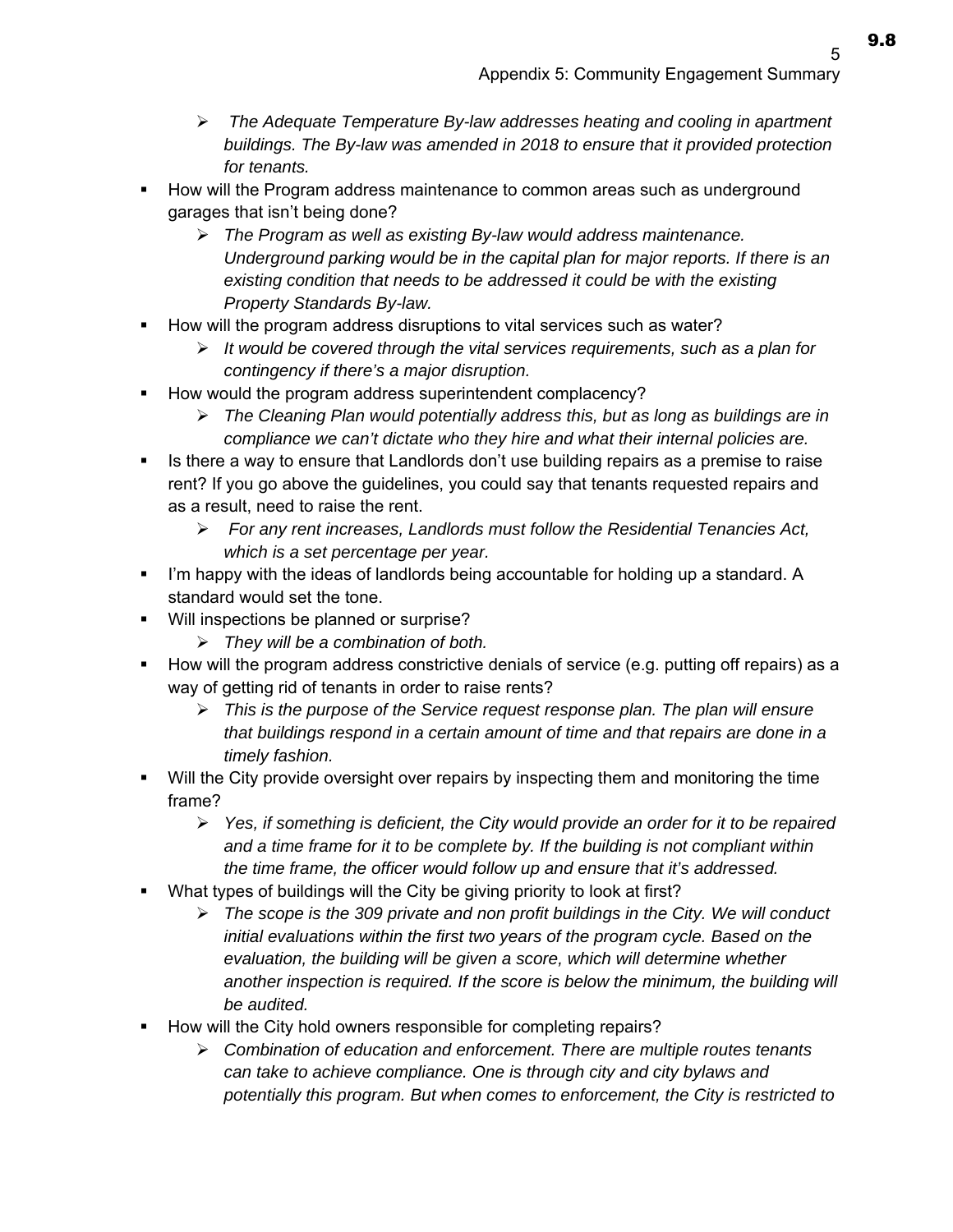9.8

*a certain process. If a building isn't compliant, the City may charge them. Once a charge is laid, it's then up to judiciary.* 

- Tenants have responsibility to voice concerns. Is city open to opening another service besides 311 for complaints such as a hot line solely for tenant complaints and concerns?
	- *311 is currently how complaints are assigned to Compliance and Licensing Enforcement, but I'll bring it back to the team and discuss whether it would e a viable option.*
- Can tenants contribute to inspections by providing evidence of decay or needed repairs *Yes, definitely.*
- Why wasn't this program advertised as prominently as other City initiatives?
	- *We have done quite a bit of communication for this project. We always follow the same process for teaching out to the public, but I'll take that feedback back to the team.*
- How will the program address energy efficiency?
	- *We have to focus on the goal of the program, which is to achieve a consistent minimum standard for all buildings. Older buildings may not be up to the environmental standard of new builds, but if they are come to the minimum standards then they meet the program requirements.*
- It's hard for people to come to the sessions, hopefully they'll be more engagement opportunities.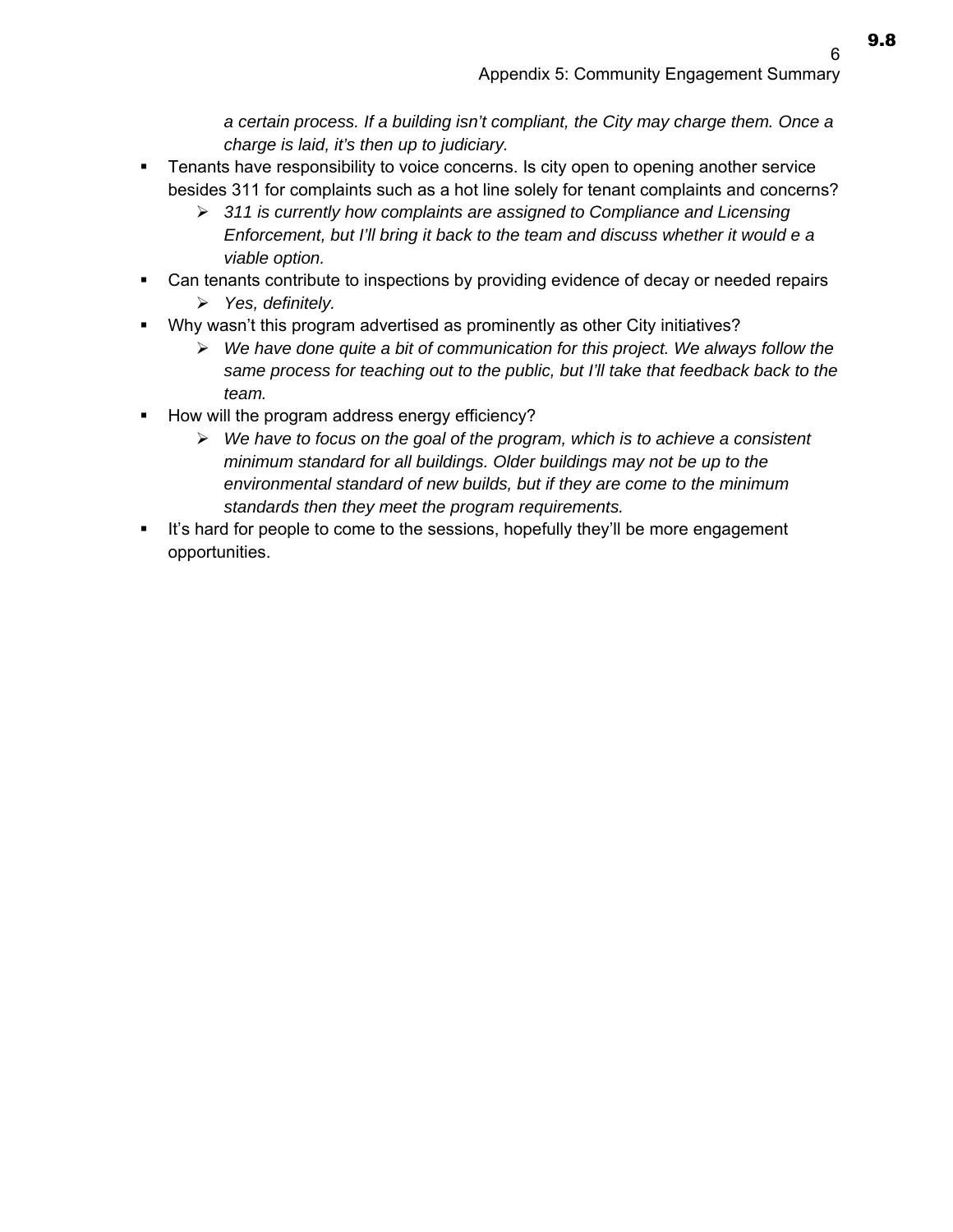**Apartment Building Standards** and Maintenance Program

**Virtual Community Engagement 3 Advocacy Groups** 

**Monday, June 21st, 2021 6:30-8:00pm WebEx Events** 

### **Participants**

Approximately 12 community members attended this session.

## **Feedback from Participants**

The feedback from the discussion is summarized below along with key points to Enforcement Staff's response. This is not a word for word transcript of the session but a summarization of the main concerns and input from attendees.

- Will landlords be paying annual licence fees to help fund the program?
	- *Property owners will have to pay an annual registration fee for this program.*
- Will you implement a colour coded system similar to what was proposed in the City of Toronto?
	- *Staff continue to be in communication with Toronto Staff and tools implemented by their team continue to be assessed for the feasibility of this program.*
- In regards to pending service orders for landlords will there be any time up-keep for the service requests?
	- *That matter would be outside the scope of this program and would be better dealt with by the Landlord and Tenant Board. However, the program intends to provide adequate education to inform both landlords and tenants of their rights and available resources to assist with making or following up on services requests*.
- I have heard from ACORN that RentSafeTO has insufficient manpower to deal with the program. How will you prepare for this?
	- *Part of this feasibility study is to assess the need or potential demand of the program and to shift resources accordingly which may include hiring additional Municipal Law Enforcement Officers. Staff intend to ensure that resources are adequately available for if program implementation were to occur.*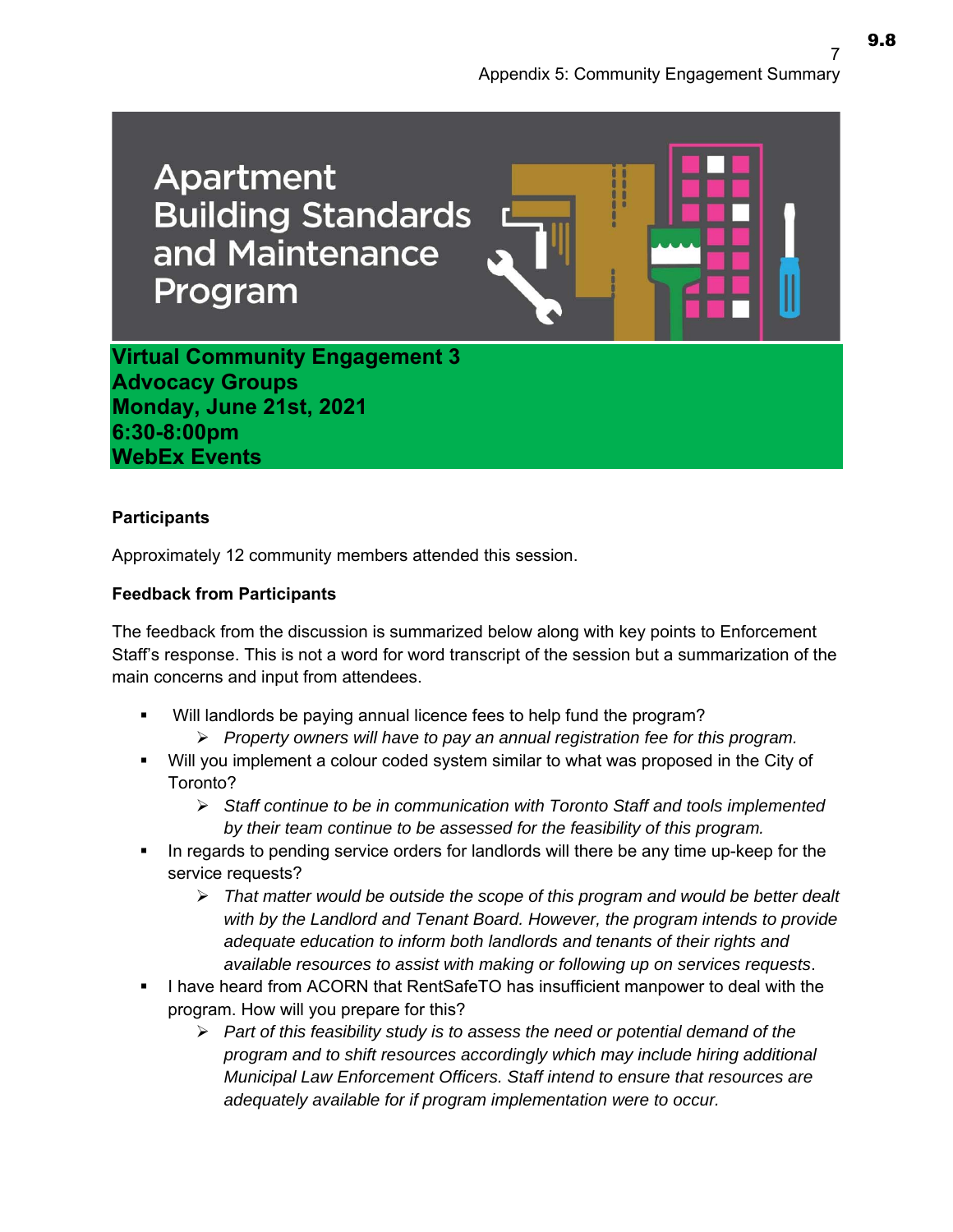- Does the landlord pay for the cost of program implementation in terms of inspections or audits?
	- *Yes.*
- Will the licensing fee for landlords be transferred to tenants on their rent?
	- *No. The City does not support this form of action. Only building owners will bear the costs of this program.*
- Will there be inspections of tenants units or common areas only?
	- *The intent of the program is to inspect common areas only. However, if an inspection of a unit is necessary the unit owner would be consulted with prior to an inspection occurring.*
- Would a tenant need to pay for anything in regards to this program?
	- *No, Staff do not intend for tenants to bear any of the costs for the implementation of this program.*
- Can you guarantee that tenants will not face any cost for the implementation of this program?
	- *Staff do not intend for tenants to bear any of the costs for the implementation of this program.*
- As an advocacy group we receive thousands of calls from tenants who fear their landlord's response to their request or complaints so we are happy to see the City take on a role in this process.
- Will your team work with advocates, we would love to help.
	- *Yes, absolutely. That is the intention of this session and Staff intend to continue communication with key program stakeholders like advocates*.
- Doesn't the Property Standards By-law already give the City the power to enforce? How will the By-law be used for this program?
	- *Yes, the Property Standards By-law does create a standard for enforcement. However, this program is specific to apartment buildings and an evaluation of the By-law and/or an introduction of a new By-law may need to take place.*
- Will maintenance workers be certified?
	- *Yes, that is a requirement in the proposed program*.
- The City of Brampton's Property standards By-law is much more powerful than the City of Mississauga's, will there be revamping?
	- *As Staff assess the feasibility and need for this program City By-laws will be evaluated and, if needed, amendments will be made.*
- Will this program cover all rental units like duplexes?
	- *This program is only concerned with rental apartment buildings at this time.*
- **Would this program include townhomes?** 
	- *This program is only concerned with rental apartment buildings at this time.*
- What will new fines look like as landlords are very powerful?
	- *Provincial Orders regulate fine amounts. Staff deliver education on the fine process and utilized the tools available to enforce infractions with the authority granted to them.*
- Will data related to this program be available to the public like in the City of Toronto?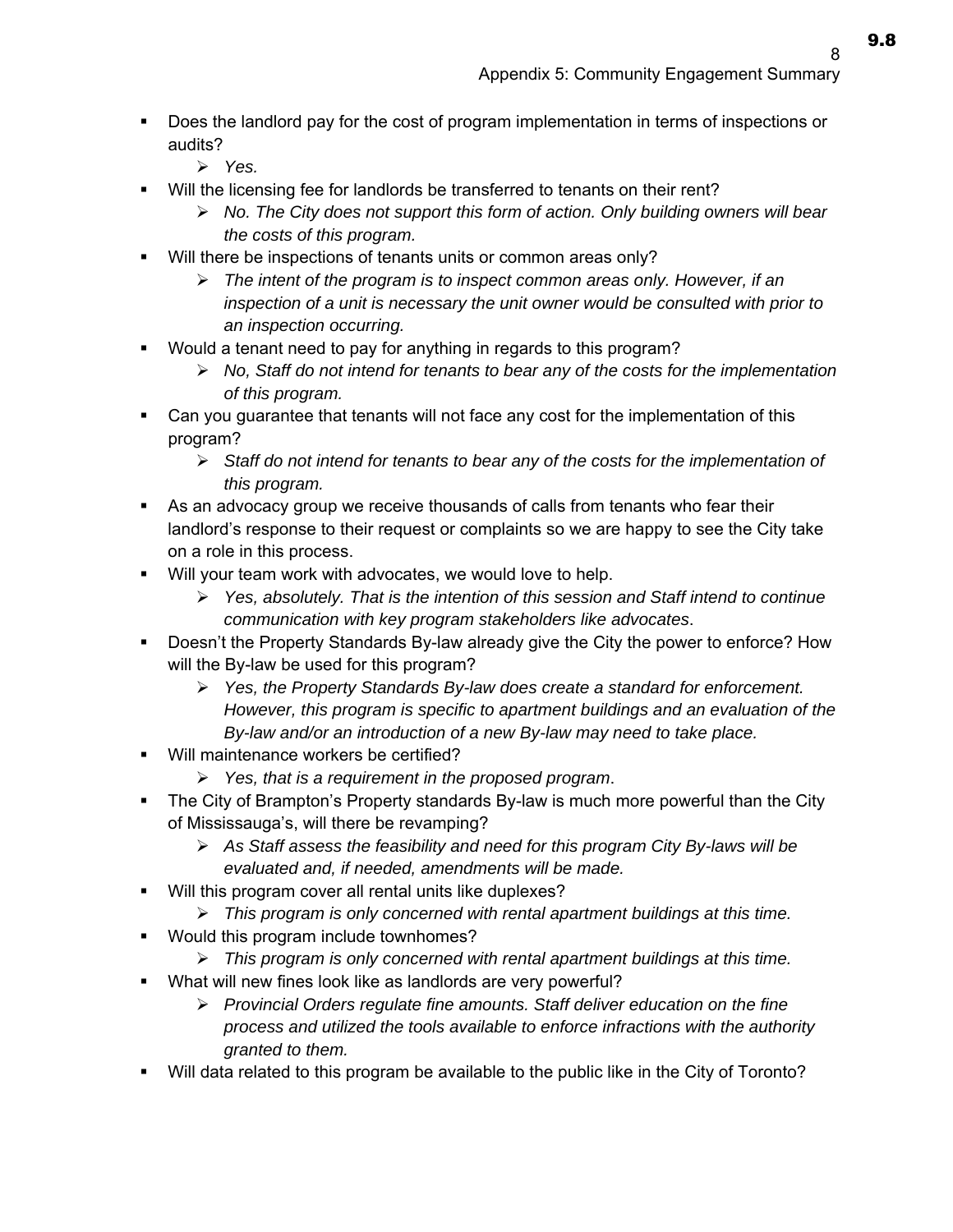9.8

 *This is currently not facilitated. Staff are actively looking into making more information accessible similar to The City of Toronto and Staff hope to have something in the future*.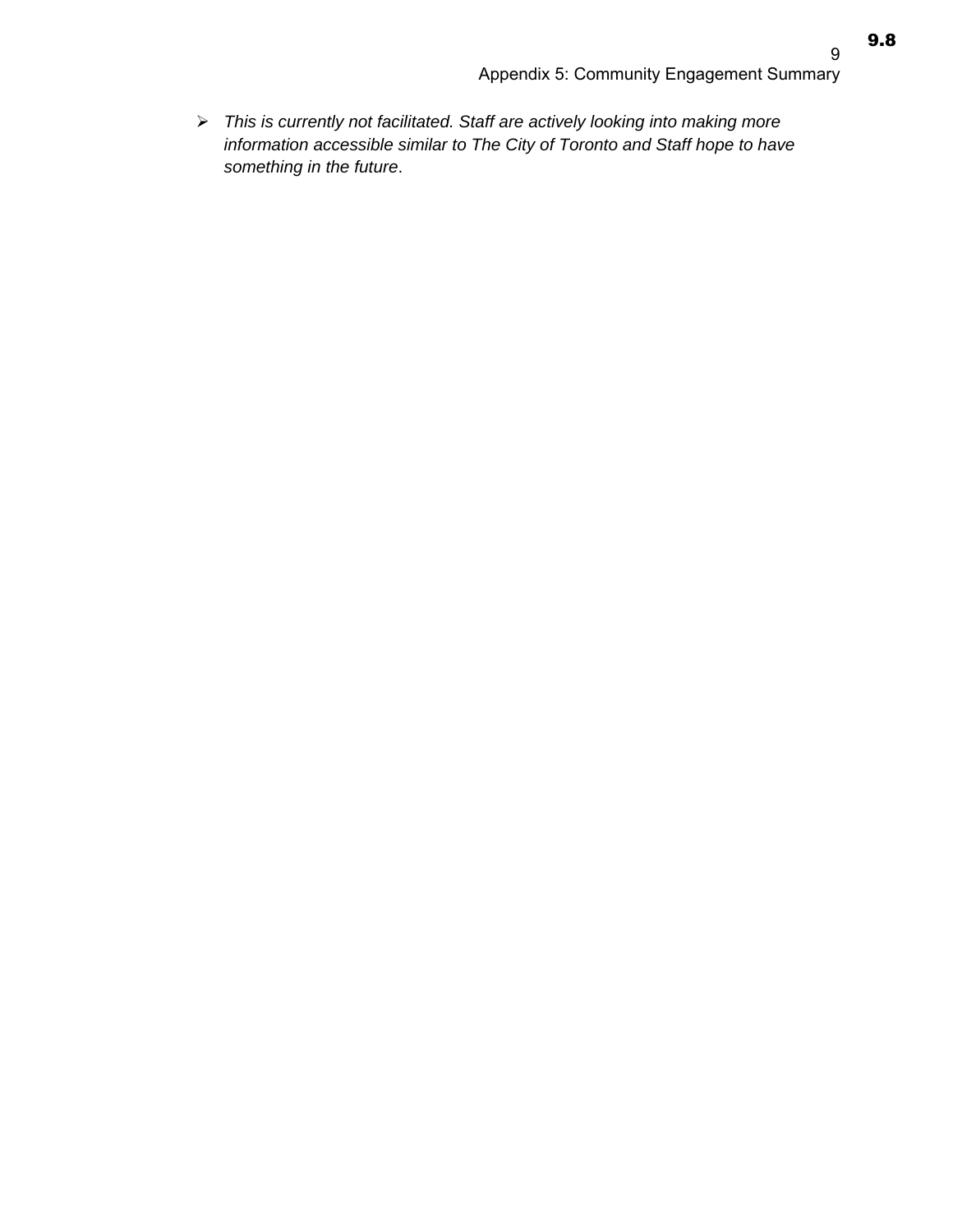**Apartment Building Standards** and Maintenance Program **Virtual Community Engagement 4** 

**Owners/Operators/Non-Profit Service Providers Tuesday, June 22nd, 2021 3:00-4:30pm WebEx Events** 

### **Participants**

Approximately 15 community members attended this session.

## **Feedback from Participants**

The feedback from the discussion is summarized below along with key points to Enforcement Staff's response. This is not a word for word transcript of the session but a summarization of the main concerns and input from attendees.

- Is the program implementation a foregone conclusion? Much of the verbiage in the presentation suggests that.
	- *This is a feasibility study, once Staff compile all the information an analysis will take place and the ultimate decision will be with Council.*
- Staff seem to be very open minded about the input so thank you. We share your objectives as operators and agree that bad operators need to be held accountable.
- Staff should mirror the RentSafeTO program as much as possible.
- I recommend the feasibility study of this program follow a similar path to the program prior to RentSafeTO, Multi-Residential Apartment Building (MRAB) program.
- Staff mentioned tenant responsibilities so will there be anything to protect landlords from bad tenants?
	- *The goal of the program is to be fair and equitable for both tenants and landlords. The Property Standards By-law protects landlords and provide a standard of maintenance.*
- Tenants will eventually see an increase in rent as being a part of this program.
	- *Yes, Staff do not intend for tenants to bear any of the costs for the implementation of this program.*
- What do you mean about certified contractors?